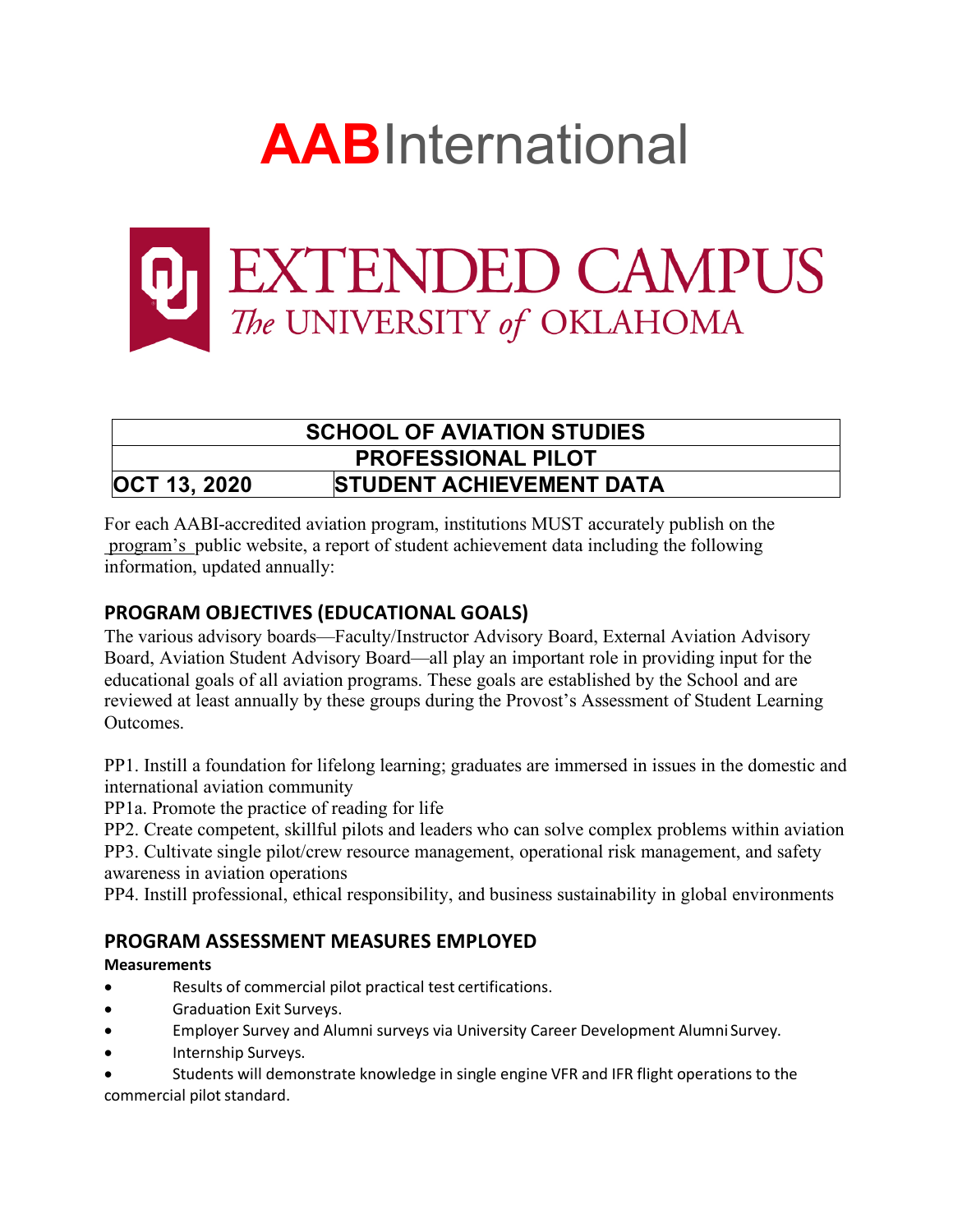#### **Measurements**

The Senior Capstone is the culminating course in the Aviation core curriculum for all Aviation Department degree programs. The course outcomes which are measured via written and oral products include: 1) Reinforces, integrates, extends, and applies the knowledge and skills covered in the University of Oklahoma Aviation, Business and General Education curriculums 2) Develops the additional project management and problem-solving skills needed to complete a project for an Aviation client, and

3) Delivers a useful solution to the Aviation client. Every phase of the course is designed to enable the students to demonstrate a high level of professional performance, appearance, demeanor and courtesy in an actual working Aviation environment. Students receive feedback on their work from the course faculty, faculty appointed team manager, client and also receives peer assessment of written deliverables, oral presentation and ability to function successfully on multi-disciplinary and diverse teams. The course curriculum is able to assess numerous other general and Aviation outcomes.

### **Student Learning Outcomes (SLOs Paired with Individual Courses)**

A. Apply mathematics, science, and applied sciences to aviation-related disciplines 1111, 1113, 1222, 2231, 2341, 3111, 3113, 3133, 3572, 3581, 4313, 4552, 4622, 4713 Ability to perform simple math problems; Ability to understand the nature of gases; Ability to understand meteorological conditions; **Standard of Excellence Score >85%**

### B. Analyze and interpret data

1111, 1113, 1222, 2231, 2341, 3111, 3113, 3133, 3572, 3581, 4313, 4552, 4622, 4713 Ability to read and understand performance data; Ability to apply formulae to varying conditions; 4423 Ability to interpret complex situations and identify right behavior

C. Work effectively on multi-disciplinary and diverse teams

1111, 1113, 1222, 2231, 2341, 3111, 3113, 3133, 3572, 3581, 4313, 4552, 4622, 4713 Ability to lead a group of diverse individuals, **Standard of Excellence Score >85%**

### D. Make professional and ethical decisions

1111, 1113, 1222, 2231, 2341, 3111, 3113, 3133, 3572, 3581, 4313, 4552, 4622 Ability to make professional, aeronautical decisions; 2513 Ability to discern right and wrong behavior from historical reference; 2613 Ability to identify unsafe behavior; 3333 Ability to apply law principles to real life situations; 4423 Ability to communicate effectively; Ability to discern between safe and unsafe behavior; Ability to spot the effect of human consequence in flight operations; 4713 Ability to identify problems, create a method to solve the problem, and then collect data toward finding a solution

E. Communicate effectively, using both written and oral communication skills

1111, 1113, 1222, 2231, 2341, 3111, 3113, 3133, 3572, 3581, 4313, 4552, 4622, 4713 Ability to communicate effectively, by use of common radio phraseology; Ability to explain aerial maneuvers; 4423 Understand the benefits of effective communication among pilots and air traffic controllers; 3333 Ability to use the case brief format to explain complex law cases; **Standard of Excellence Score >85%**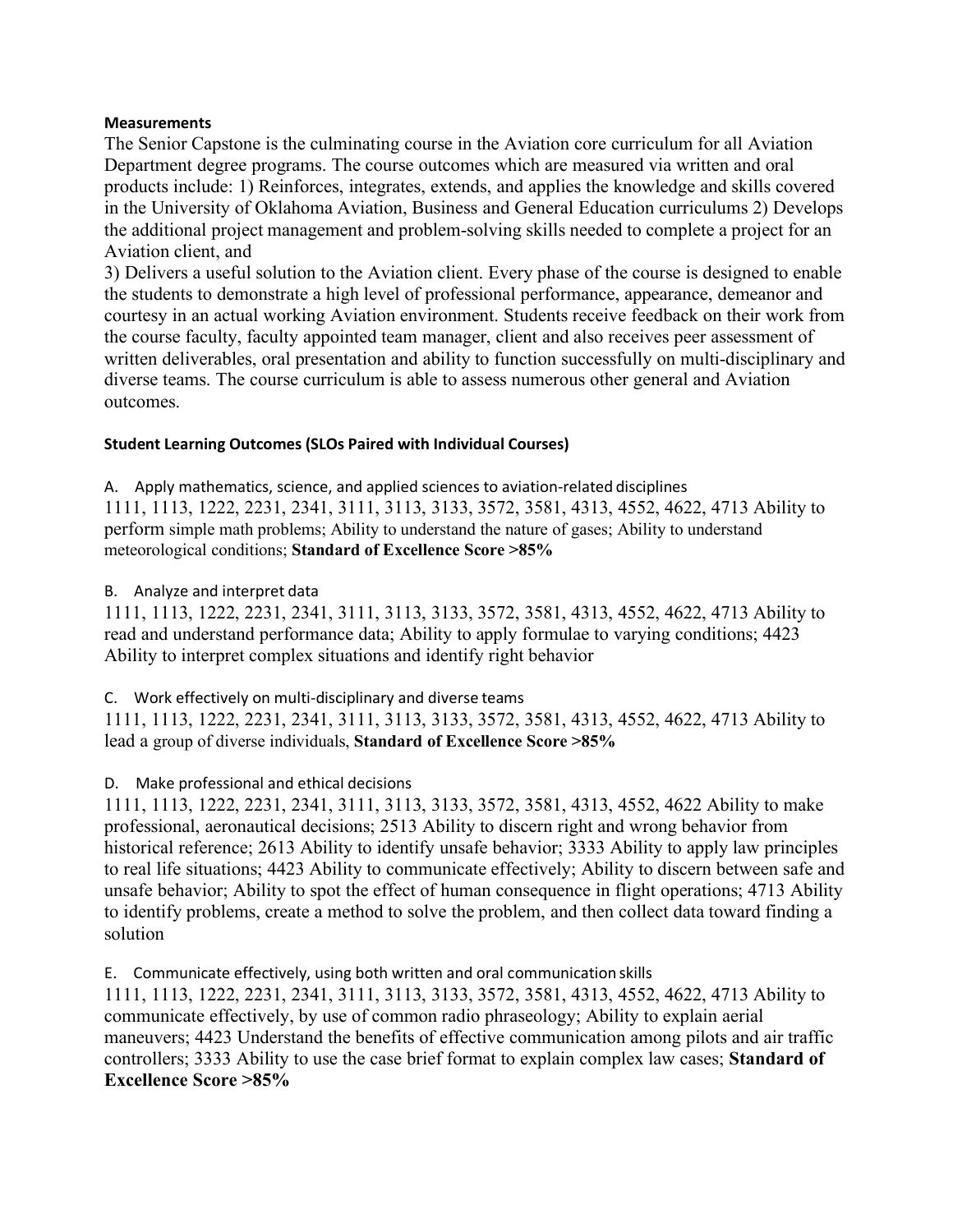### **F.** Engage in and recognize the need for life-long learning**, Reading for Life**

1111, 1113, 1222, 2231, 2341, 3111, 3113, 3133, 3572, 3581, 4313, 4552, 4622, 4713 Ability to see the benefit of building experience as a pilot; 2513 Ability to use historical examples to support right thinking in the cockpit; 4423 Ability to understand the benefit of sustained, right behavior; 4713 Ability to understand how Capstone opportunities build a person's confidence in solving operational problems

### G. Assess contemporary issues

1111, 1113, 1222, 2231, 2341, 3111, 3113, 3133, 3572, 3581, 4313, 4552, 4622, 4713 Ability to understand how past experiences can help prevent wrong actions; 4423 Ability to interpret from NTSB narrative what the key issues were in any aircraft accident report; Ability to understand the benefit of reading Aviation Safety Reporting Systems data sets

H. Use the techniques, skills and modern technology necessary for professional practice 1111, 1113, 1222, 2231, 2341, 3111, 3113, 3133, 3572, 3581, 4313, 4552, 4622 Ability to use electronic devices while controlling aircraft; **Standard of Excellence Score >85%**

I. Assess the national and international aviation environment

1111, 1113, 1222, 2231, 2341, 3111, 3113, 3133, 3572, 3581, 4313, 4552, 4622 Ability to understand how the national airspace system works and how to operate within it; 4423 Ability to understand how that cultural differences might affect flight safety

J. Apply pertinent knowledge in identifying and solving problems

1111, 1113, 1222, 2231, 2341, 3111, 3113, 3133, 3572, 3581, 4313, 4552, 4622, 4713 Ability to solve systems problems and derive a safe course of action when confronted with aircraft malfunctions; Ability to decide when an alternate is necessary and when it is best to proceed to that alternate; Ability to know when an approach is unstable and then to recover; 4423 Ability to come to the right conclusions; 4713 Ability to identify problems, find solutions, and present the information with confidence; **Standard of Excellence Score >85%**

K. Apply knowledge of business sustainability to aviation issues

1111, 1113, 1222, 2231, 2341, 3111, 3113, 3133, 3572, 3581, 4313, 4552, 4622, 4713 Ability to operate in an IFR environment, while saving fuel and time; 4983 Ability to develop a business plan and use that plan to conduct flight operations

### **Aviation Core Outcomes**

- 1 Attributes of an aviation professional, career planning and certification
- 2 Aircraft design, performance, operating characteristics, and maintenance 3 Aviation safety & Human factors
- 4 National & International aviation law, regulations and labor issues
- 5 Airports, airspace and ATC
- 6 Meteorology & environmental issues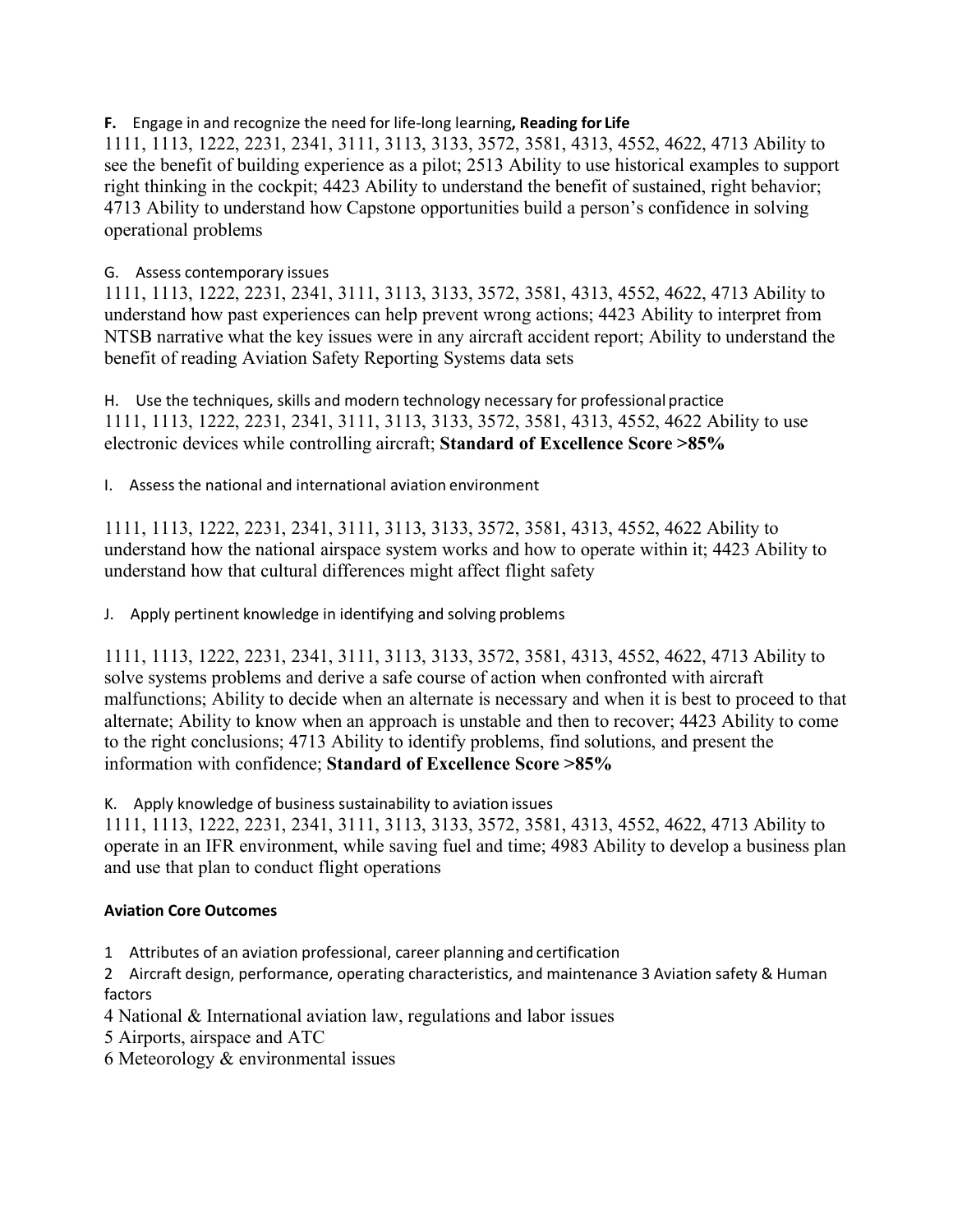# **TYPES OF EMPLOYMENT OF GRADUATES (2019-2020)**

| Flight Instructor | 6 |
|-------------------|---|
| Corporate Pilot   | 0 |
| Airline Pilot     | 6 |
| Military Pilot    | 2 |
| No information    |   |

Average annual salary for graduates \$35.7K (airline avg \$60K) Average hourly salary \$14.52

| <b>COHORT</b> | <b>4 YEARS/% GRADUATING</b> | <b>6 YEARS/% GRADUATING</b> |
|---------------|-----------------------------|-----------------------------|
| 2009          | 2013 (10%)                  | 2015 (20%)                  |
| 2010          | 2014 (15%)                  | 2016 (15%)                  |
| 2011          | 2015 (24%)                  | 2017 (30%)                  |
| 2012          | 2016 (50%)                  | 2018 (83.3%)                |
|               | 2017 (28.6%)                | 2019 (50%)                  |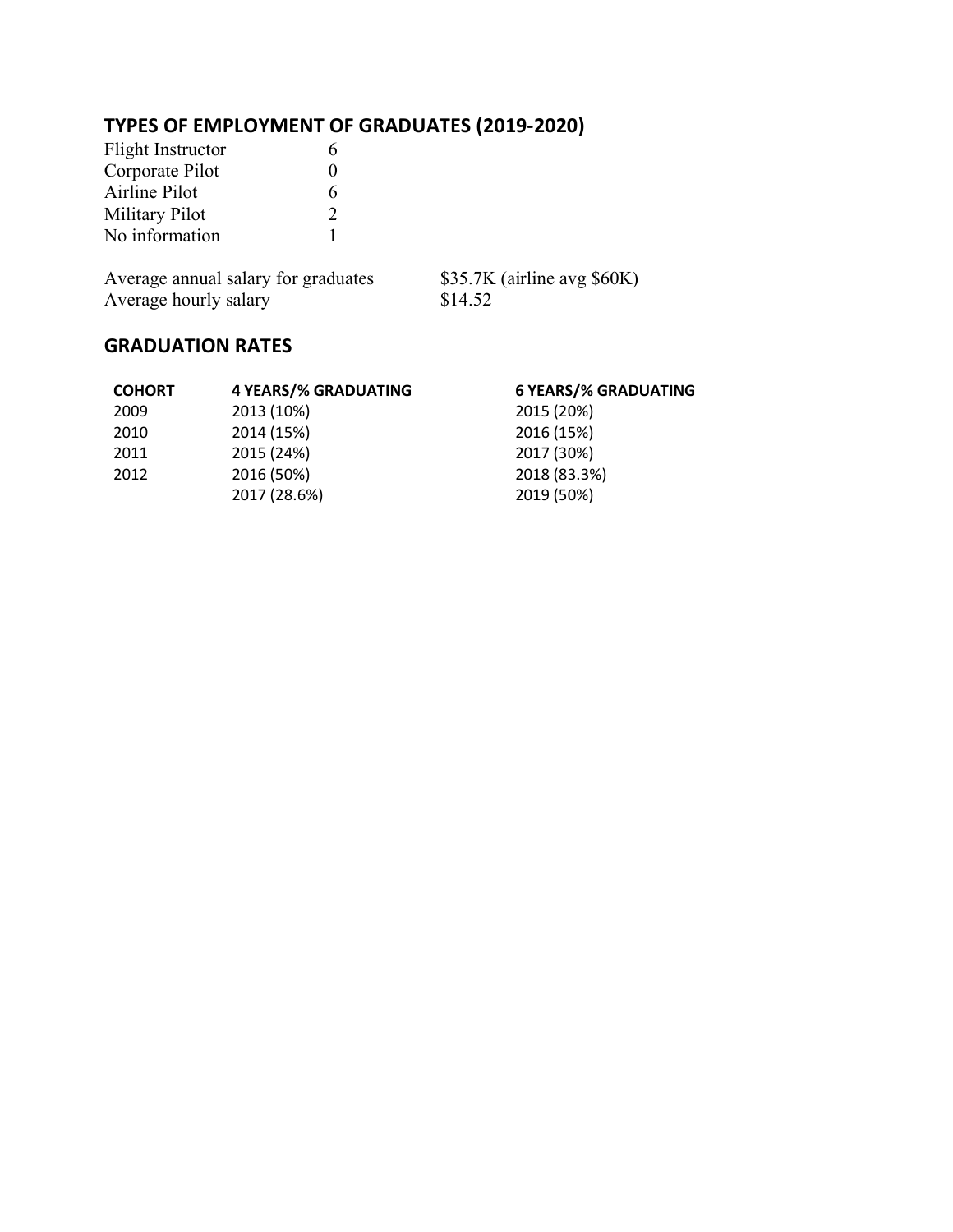



# **SCHOOL OF AVIATION STUDIES AVIATION MANAGEMENT (FLYING OPTION) OCT 13, 2020 STUDENT ACHIEVEMENT DATA**

For each AABI-accredited aviation program, institutions MUST accurately publish on the program's public website, a report of student achievement data including the following information, updated annually:

# **PROGRAM OBJECTIVES (EDUCATIONAL GOALS)**

The various advisory boards—Faculty/Instructor Advisory Board, External Aviation Advisory Board, Aviation Student Advisory Board—all play an important role in providing input for the educational goals of all aviation programs. These goals are established by the School and are reviewed at least annually by these groups during the Provost's Assessment of Student Learning Outcomes.

AM1. Instill a solid foundation of management, organizational behavior, and continuing adaptation in a changing global business environment

AM2. Prepare graduates who will support and nurture business management and lifelong learning in the aviation industry

AM2a. Promote the practice of reading for life

AM3. Provide graduates with the knowledge and skills necessary to implement management principles within the aviation environment

AM3a. Establish competency-based certificate programs to help students achieve their career goals

AM4. Review the past, evaluate the future, study local to global considerations of aviation issues AM5. Create competent, skillful pilots and leaders who can solve complex problems in the aviation community

AM6. Cultivate single pilot/crew resource management, organizational risk management, and safety awareness in aviation operations

AM7. Foster ethical and responsible behavior within the government, industry and society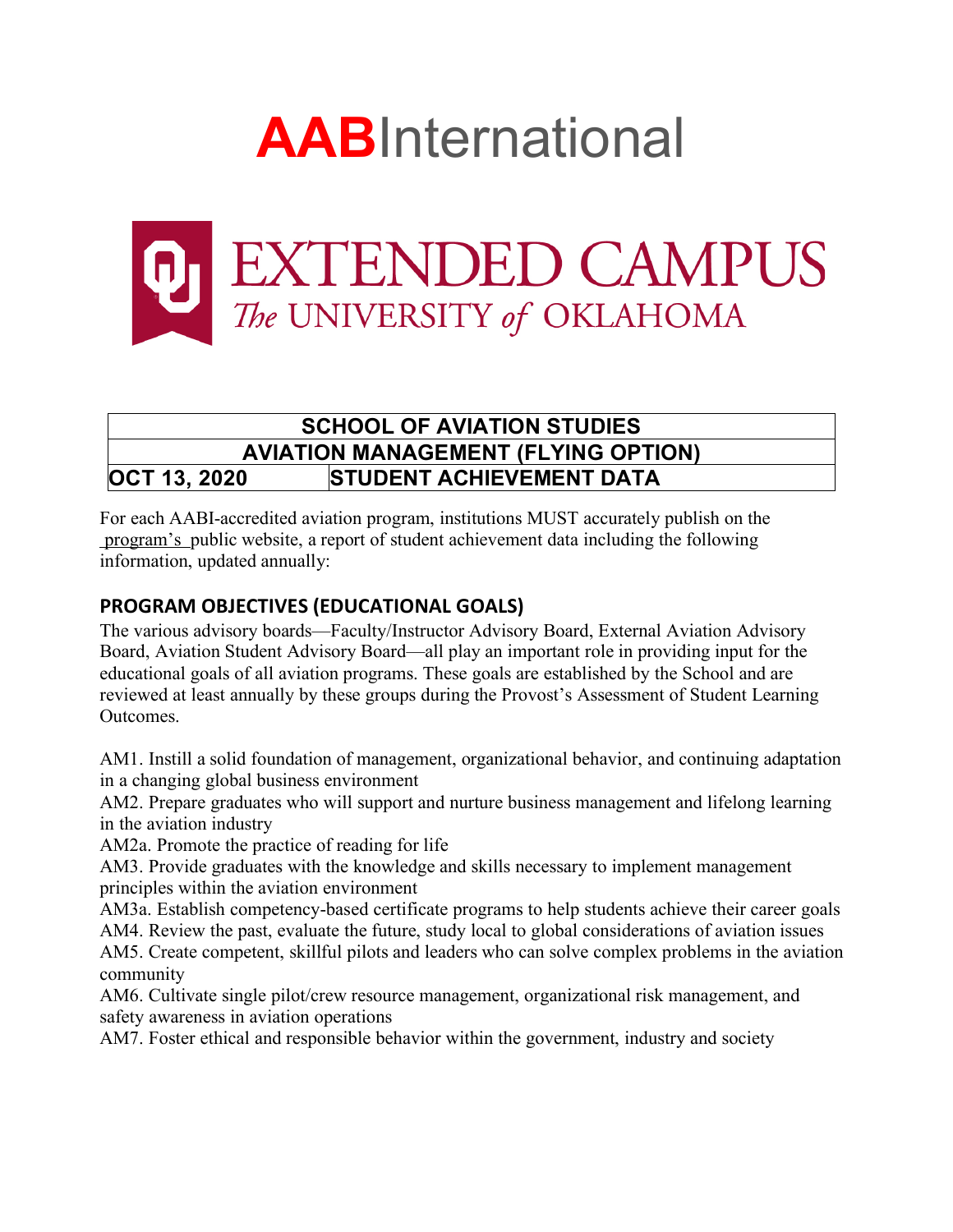## **PROGRAM ASSESSMENT MEASURES EMPLOYED**

### **Measurements**

- Results of commercial pilot practical test certifications.
- Graduation Exit Surveys.
- Employer Survey and Alumni surveys via University Career Development Alumni Survey.
- Internship Surveys.

• Students will demonstrate knowledge in single engine VFR and IFR flight operations to the commercial pilot standard.

### **Measurements**

The Senior Capstone is the culminating course in the Aviation core curriculum for all Aviation Department degree programs. The course outcomes which are measured via written and oral products include: 1) Reinforces, integrates, extends, and applies the knowledge and skills covered in the University of Oklahoma Aviation, Business and General Education curriculums 2) Develops the additional project management and problem-solving skills needed to complete a project for an Aviation client, and

3) Delivers a useful solution to the Aviation client. Every phase of the course is designed to enable the students to demonstrate a high level of professional performance, appearance, demeanor and courtesy in an actual working Aviation environment. Students receive feedback on their work from the course faculty, faculty appointed team manager, client and also receives peer assessment of written deliverables, oral presentation and ability to function successfully on multi-disciplinary and diverse teams. The course curriculum is able to assess numerous other general and Aviation outcomes.

### **Student Learning Outcomes (SLOs Paired with Individual Courses)**

A. Apply mathematics, science, and applied sciences to aviation-related disciplines 1111, 1113, 1222, 2231, 2341, 3111, 3113, 3133, 3572, 3581, 4313, 4552, 4622, 4713 Ability to perform simple math problems; Ability to understand the nature of gases; Ability to understand meteorological conditions; **Standard of Excellence Score >85%**

### B. Analyze and interpret data

1111, 1113, 1222, 2231, 2341, 3111, 3113, 3133, 3572, 3581, 4313, 4552, 4622, 4713 Ability to read and understand performance data; Ability to apply formulae to varying conditions; 4423 Ability to interpret complex situations and identify right behavior

### C. Work effectively on multi-disciplinary and diverse teams

1111, 1113, 1222, 2231, 2341, 3111, 3113, 3133, 3572, 3581, 4313, 4552, 4622, 4713 Ability to lead a group of diverse individuals, **Standard of Excellence Score >85%**

### D. Make professional and ethical decisions

1111, 1113, 1222, 2231, 2341, 3111, 3113, 3133, 3572, 3581, 4313, 4552, 4622 Ability to make professional, aeronautical decisions; 2513 Ability to discern right and wrong behavior from historical reference; 2613 Ability to identify unsafe behavior; 3333 Ability to apply law principles to real life situations; 4423 Ability to communicate effectively; Ability to discern between safe and unsafe behavior; Ability to spot the effect of human consequence in flight operations; 4713 Ability to identify problems, create a method to solve the problem, and then collect data toward finding a solution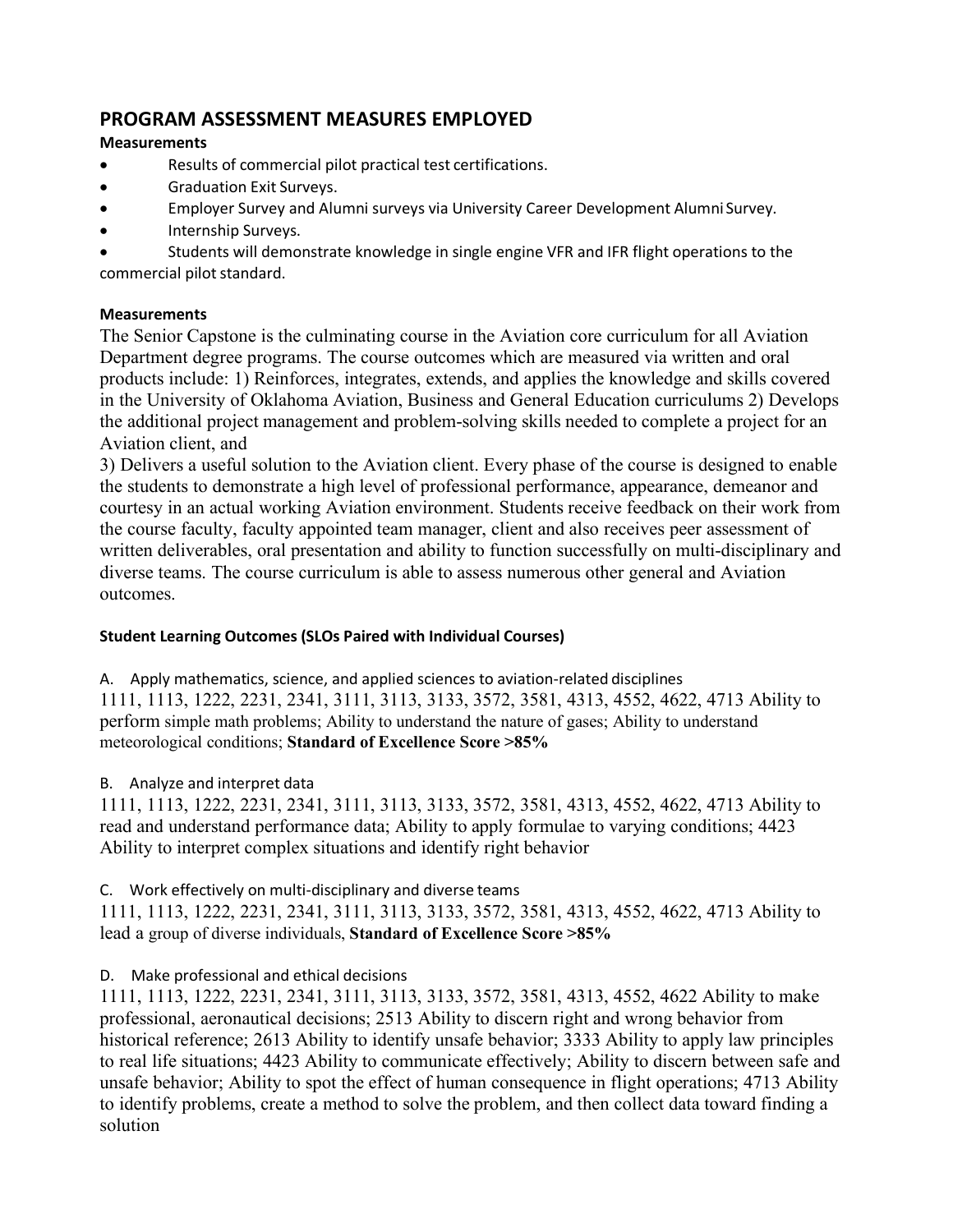E. Communicate effectively, using both written and oral communication skills 1111, 1113, 1222, 2231, 2341, 3111, 3113, 3133, 3572, 3581, 4313, 4552, 4622, 4713 Ability to communicate effectively, by use of common radio phraseology; Ability to explain aerial maneuvers; 4423 Understand the benefits of effective communication among pilots and air traffic controllers; 3333 Ability to use the case brief format to explain complex law cases; **Standard of Excellence Score >85%**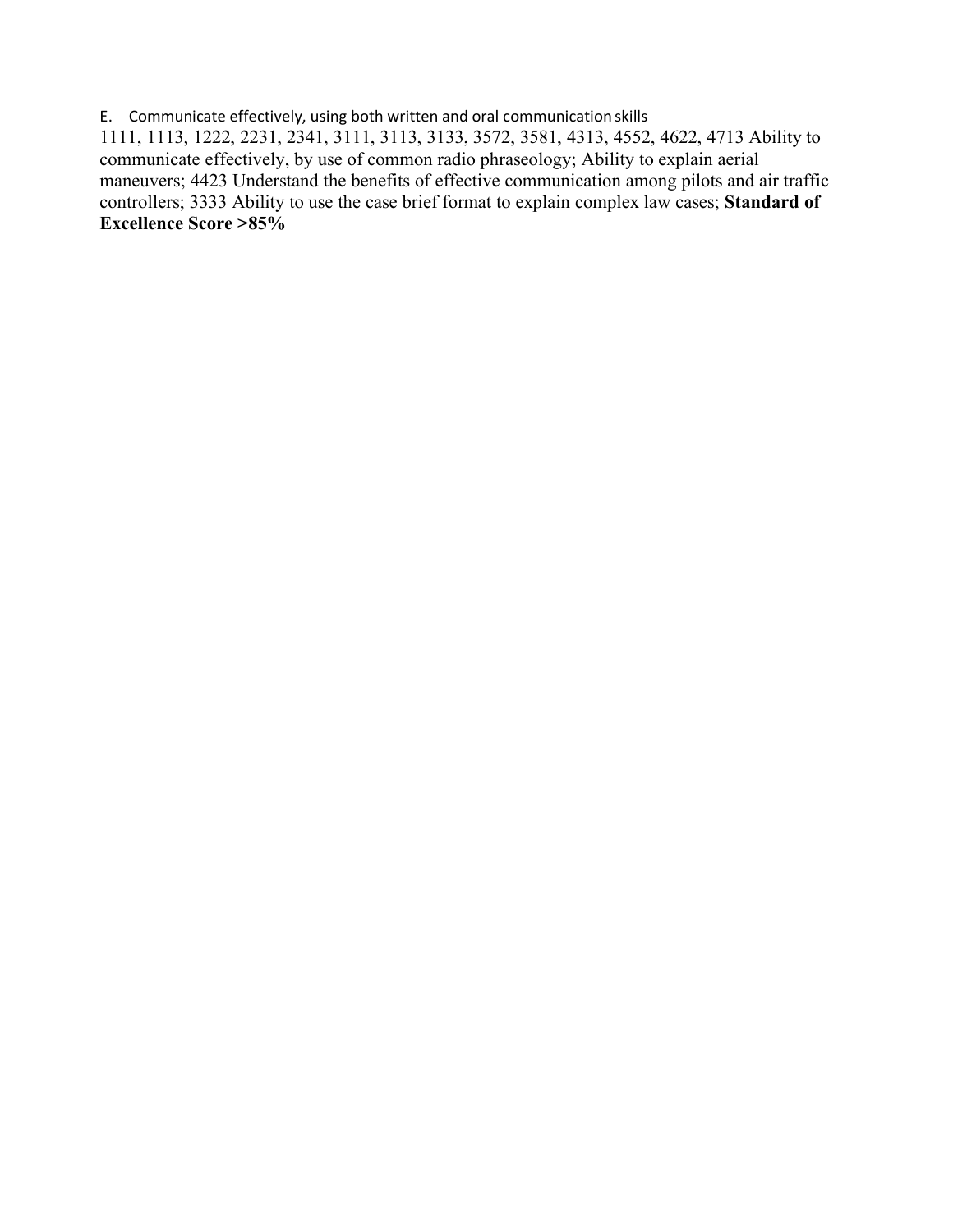### **F.** Engage in and recognize the need for life-long learning**, Reading for Life**

1111, 1113, 1222, 2231, 2341, 3111, 3113, 3133, 3572, 3581, 4313, 4552, 4622, 4713 Ability to see the benefit of building experience as a pilot; 2513 Ability to use historical examples to support right thinking in the cockpit; 4423 Ability to understand the benefit of sustained, right behavior; 4713 Ability to understand how Capstone opportunities build a person's confidence in solving operational problems

### G. Assess contemporary issues

1111, 1113, 1222, 2231, 2341, 3111, 3113, 3133, 3572, 3581, 4313, 4552, 4622, 4713 Ability to understand how past experiences can help prevent wrong actions; 4423 Ability to interpret from NTSB narrative what the key issues were in any aircraft accident report; Ability to understand the benefit of reading Aviation Safety Reporting Systems data sets

H. Use the techniques, skills and modern technology necessary for professional practice 1111, 1113, 1222, 2231, 2341, 3111, 3113, 3133, 3572, 3581, 4313, 4552, 4622 Ability to use electronic devices while controlling aircraft; **Standard of Excellence Score >85%**

I. Assess the national and international aviation environment

1111, 1113, 1222, 2231, 2341, 3111, 3113, 3133, 3572, 3581, 4313, 4552, 4622 Ability to understand how the national airspace system works and how to operate within it; 4423 Ability to understand how that cultural differences might affect flight safety

J. Apply pertinent knowledge in identifying and solving problems

1111, 1113, 1222, 2231, 2341, 3111, 3113, 3133, 3572, 3581, 4313, 4552, 4622, 4713 Ability to solve systems problems and derive a safe course of action when confronted with aircraft malfunctions; Ability to decide when an alternate is necessary and when it is best to proceed to that alternate; Ability to know when an approach is unstable and then to recover; 4423 Ability to come to the right conclusions; 4713 Ability to identify problems, find solutions, and present the information with confidence; **Standard of Excellence Score >85%**

K. Apply knowledge of business sustainability to aviation issues

1111, 1113, 1222, 2231, 2341, 3111, 3113, 3133, 3572, 3581, 4313, 4552, 4622, 4713 Ability to operate in an IFR environment, while saving fuel and time; 4983 Ability to develop a business plan and use that plan to conduct flight operations

### **Aviation Core Outcomes**

- 1 Attributes of an aviation professional, career planning and certification
- 2 Aircraft design, performance, operating characteristics, and maintenance
- 3 e 3 Aviation safety & Human factors
- 4 National & International aviation law, regulations and labor issues
- 5 5 Airports, airspace and ATC
- 6 Meteorology & environmental issues

## **RATES AND TYPES OF EMPLOYMENT OF GRADUATES (2013-2018)**

Flight Instructor 1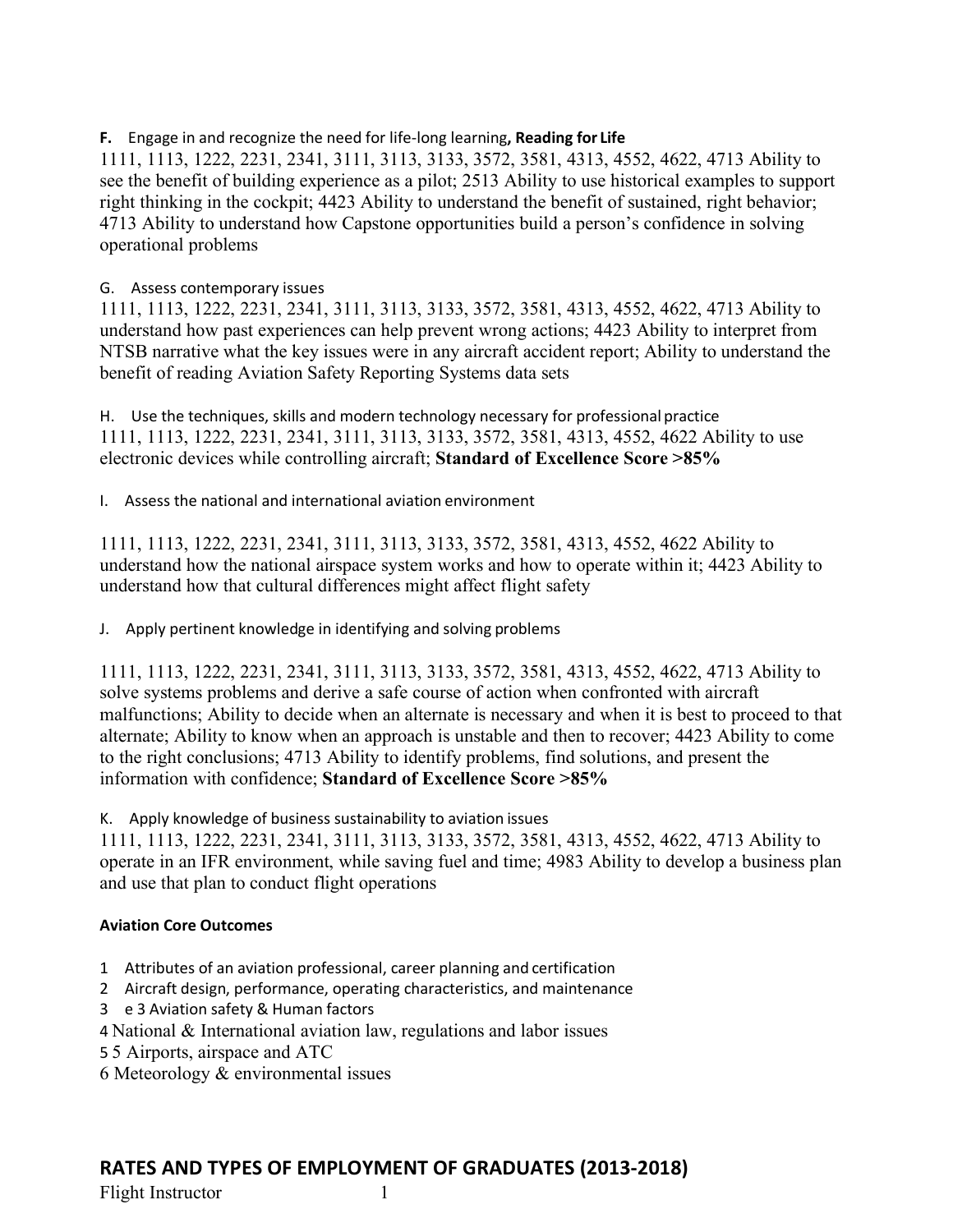| Corporate Pilot                              |  |
|----------------------------------------------|--|
| <b>Non-Aviation Fields</b>                   |  |
|                                              |  |
|                                              |  |
| A service control of collect Control and the |  |

| Average annual salary for graduates | \$35,705.67 |
|-------------------------------------|-------------|
| Average hourly salary               | \$14.62     |

| <b>COHORT</b> | <b>4 YEARS/% GRADUATING</b> | <b>6 YEARS/% GRADUATING</b> |
|---------------|-----------------------------|-----------------------------|
| 2009          | 2013 (10%)                  | 2015 (20%)                  |
| 2010          | 2014 (15%)                  | 2016 (15%)                  |
| 2011          | 2015 (24%)                  | 2017 (30%)                  |
| 2012          | 2016 (50%)                  | 2018 (83.3%)                |
|               | 2017 (50%)                  | 2019 (100%)                 |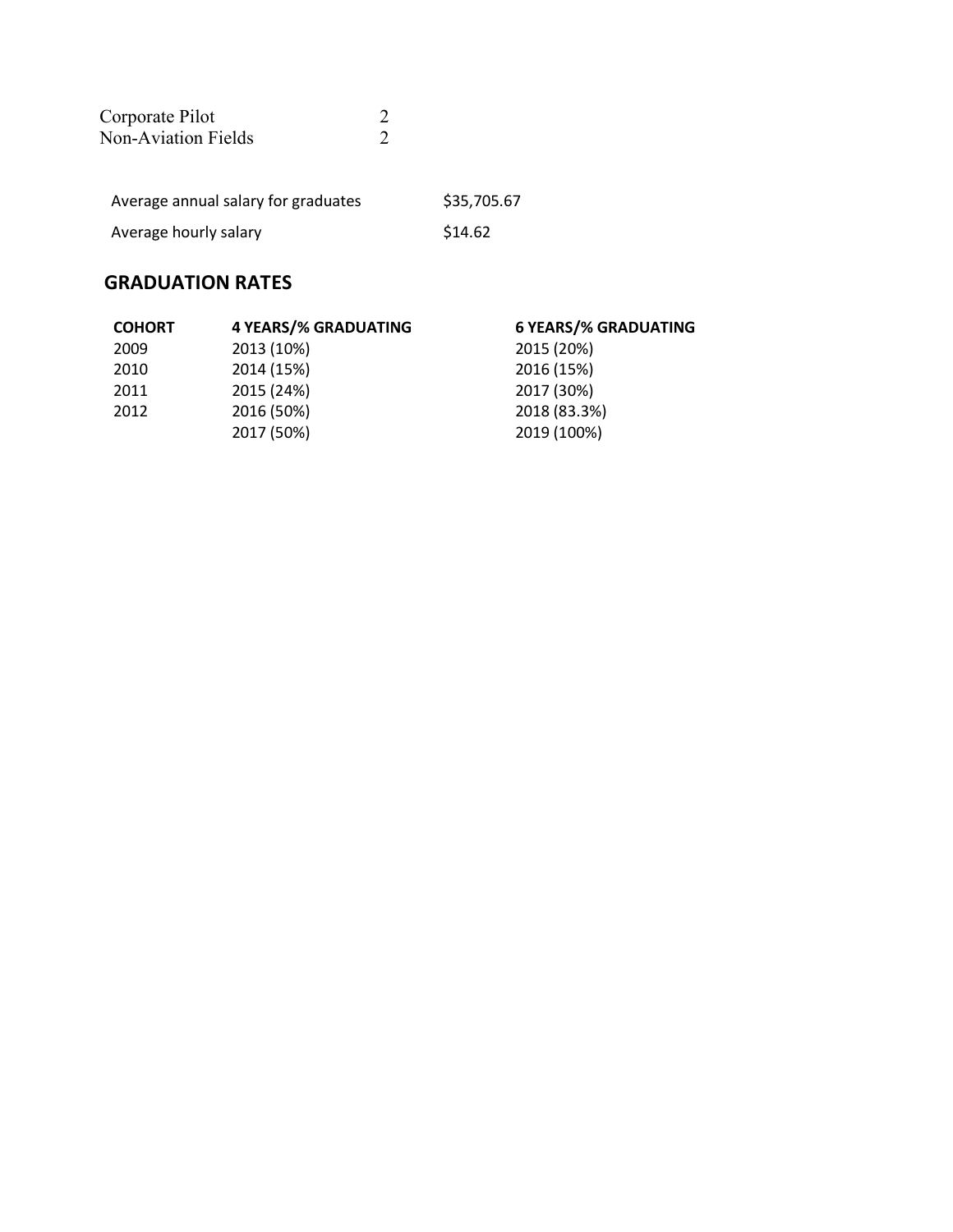



# **SCHOOL OF AVIATION STUDIES AVIATION MANAGEMENT NON-FLY OCT 13, 2020 STUDENT ACHIEVEMENT DATA**

For each AABI-accredited aviation program, institutions MUST accurately publish on the program's public website, a report of student achievement data including the following information, updated annually:

# **Bachelor of Science**

# **Aviation Management Non-Fly Option PROGRAM OBJECTIVES (EDUCATIONAL GOALS)**

The various advisory boards—Faculty/Instructor Advisory Board, External Aviation Advisory Board, Aviation Student Advisory Board—all play an important role in providing input for the educational goals of all aviation programs. These goals are established by the School and are reviewed at least annually by these groups during the Provost's Assessment of Student Learning **Outcomes** 

AMN-F1. Instill a solid foundation of management, organizational behavior, and continuing adaptation in a changing global business environment

AMN-F2. Prepare graduates who will support and nurture business management and lifelong learning in the aviation industry

AMN-F2a. Promote the practice of reading for life

AMN-F3. Provide graduates with the knowledge and skills necessary to implement management principles within the aviation environment

AMN-F3a. Establish competency-based certificate programs to help students achieve their career goals AMN-F4 Review the past, evaluate the future, study local to global considerations of aviation issues AMN-F5. Instill professional, ethical responsibility and business sustainability in global environments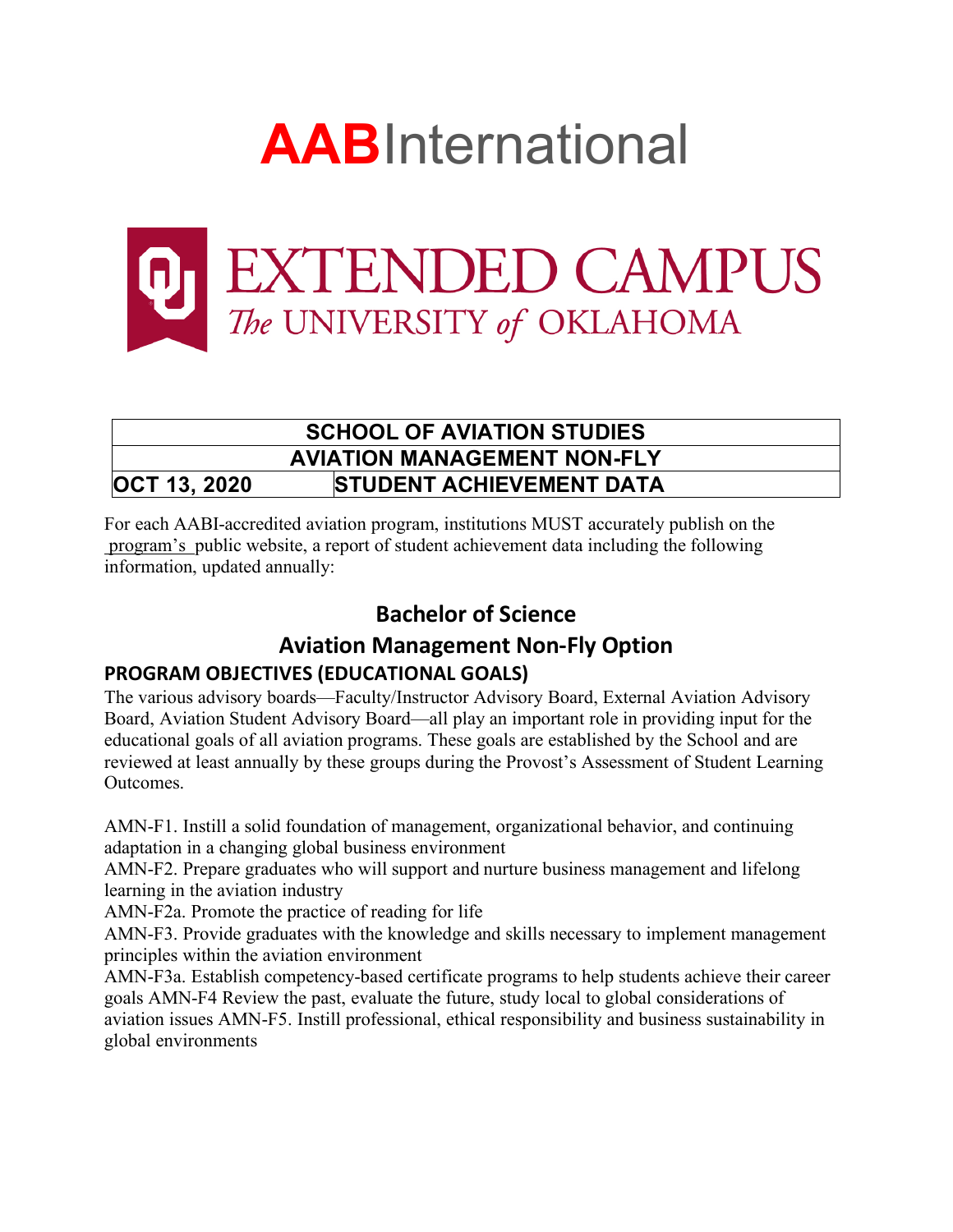## **PROGRAM ASSESSMENT MEASURES EMPLOYED**

### **Measurements**

Students will demonstrate knowledge of skills and procedures and management styles for managing airports, airlines, governmental and general Aviation organizations through test scores and written essays. We are exploring the option of online Aviation management software for students.

### **Measurements**

Students will be able to demonstrate knowledge of the single engine VFR environment to the private pilot ground school written test standards. Additionally, students will possess knowledge of applicable airport operations, Federal Aviation Regulations (FARs), Transportation Security Regulations (TSARs), financial management systems relating to airports and typical local, state and federal funding and subsequent unique airport budgetary requirements of uncontrolled and controlled (from ATC tower perspective) airports along with the importance of short term and out year strategic planning for airport and flight operations success and excellence.

### **Measurements**

The Senior Capstone is the culminating course in the Aviation core curriculum for all Aviation Department degree programs. The course outcomes which are measured via written and oral products include: 1) Reinforces, integrates, extends, and applies the knowledge and skills covered in the University of Oklahoma Aviation, Business and General Education curriculums 2) Develops the additional project management and problem-solving skills needed to complete a project for an Aviation client, and 3) Delivers a useful solution to the Aviation client. Every phase of the course is designed to enable the students to demonstrate a high level of professional performance, appearance, demeanor and courtesy in an actual working Aviation environment. Students receive feedback on their work from the course faculty, faculty appointed team manager, client and also receives peer assessment of written deliverables, oral presentation and ability to function successfully on multi-disciplinary and diverse teams. The academic manager of the course curriculum is able to assess numerous other general and aviation outcomes.

### **Student Learning Outcomes Measured (SLO Paired with Individual Courses)**

A. Apply mathematics, science, and applied sciences to aviation-related disciplines

1111, 3923, 4713 Ability to perform simple math problems; Ability to create statistical solutions to problems; Ability to use spreadsheets; **Standard of Excellence Score >85%**

B. Analyze and interpret data

1111, 2513, 3913, 3923, 4713 Ability to read and understand performance data; Ability to apply formulae to varying conditions; Ability to interpret complex situations and identify right behavior; **Standard of Excellence Score >85%**

C. Work effectively on multi-disciplinary and diverse teams

1111, 1113, 2513, 3333, 3513, 3913, 3923, 4663, 4713 Ability to lead a group of diverse individuals,

### **Standard of Excellence Score >85%**

### D. Make professional and ethical decisions

1111, 2513, 2613, 3333, 3913, 3923, 4663, 4713 Ability to discern right and wrong behavior from historical reference; Ability to identify unsafe behavior; Ability to apply law principles to real life situations; Ability to determine the difference between a legal decision, a moral decision, and an ethical decision; Ability to identify problems, create a method to solve the problem, and then collect data toward finding a solution **Standard of Excellence Score >85%**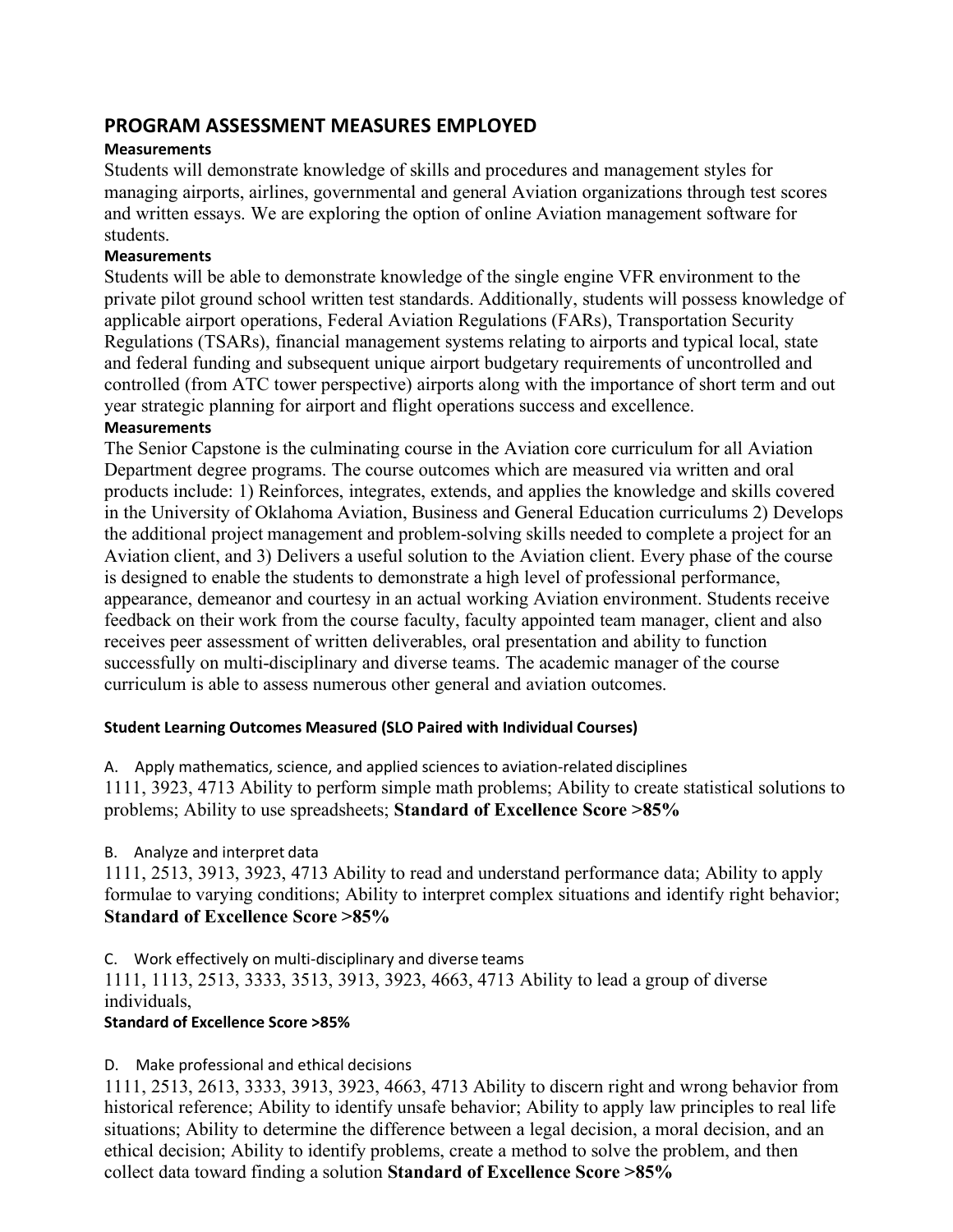E. Communicate effectively, using both written and oral communication skills

1111, 2513, 3013, 3913, 3923, 4713 Ability to create summaries of historical events; Ability to explain contract administration; Ability to use the case brief format to explain complex law cases; **Standard of Excellence Score >85%**

**F.** Engage in and recognize the need for life-long learning**, Reading for Life**

1111, 2513, 3013, 3913, 3923, 4663, 4713 Ability to use historical examples to support right thinking in the cockpit; Ability to understand the benefit of sustained, right behavior; Ability to understand how Capstone opportunities build a person's confidence in solving operational problems **Standard of Excellence Score >85%**

G. Assess contemporary issues

1111, 2513, 3013, 3913, 3923, 4663, 4713 Ability to understand how past experiences can help prevent wrong actions **Standard of Excellence Score >85%**

H. Use the techniques, skills and modern technology necessary for professional practice 1111, 3913, 3923 Ability to use electronic devices to perform business success analyses and create statistical explanations based on sound research practices **Standard of Excellence Score >85%**

I. Assess the national and international aviation environment

1111, 3913, 3923 Ability to understand how international events affect U.S. aerospace businesses **Standard of Excellence Score >85%**

J. Apply pertinent knowledge in identifying and solving problems

1111, 3913, 3923, 4663, 4713 Ability to solve business problems through business analysis and research;

### **Standard of Excellence Score >85%**

K. Apply knowledge of business sustainability to aviation issues

1111, 3913, 3923, 4663, 4713 Ability to determine trends in Federal GDP, Gas Prices, and Aerospace Manufacturing to forecast business success; Ability to understand contract administration rules; Ability to spot unethical behavior in business; Ability to apply knowledge, skills, and abilities to solve business p0roblems **Standard of Excellence Score >85%**

### **Aviation Core Outcomes**

1 Attributes of an aviation professional, career planning and certification

2 Aircraft design, performance, operating characteristics, and maintenance 3 Aviation safety & Human factors

4 National & International aviation law, regulations and labor issues 5 Airports, airspace and ATC 6 Meteorology & environmental issues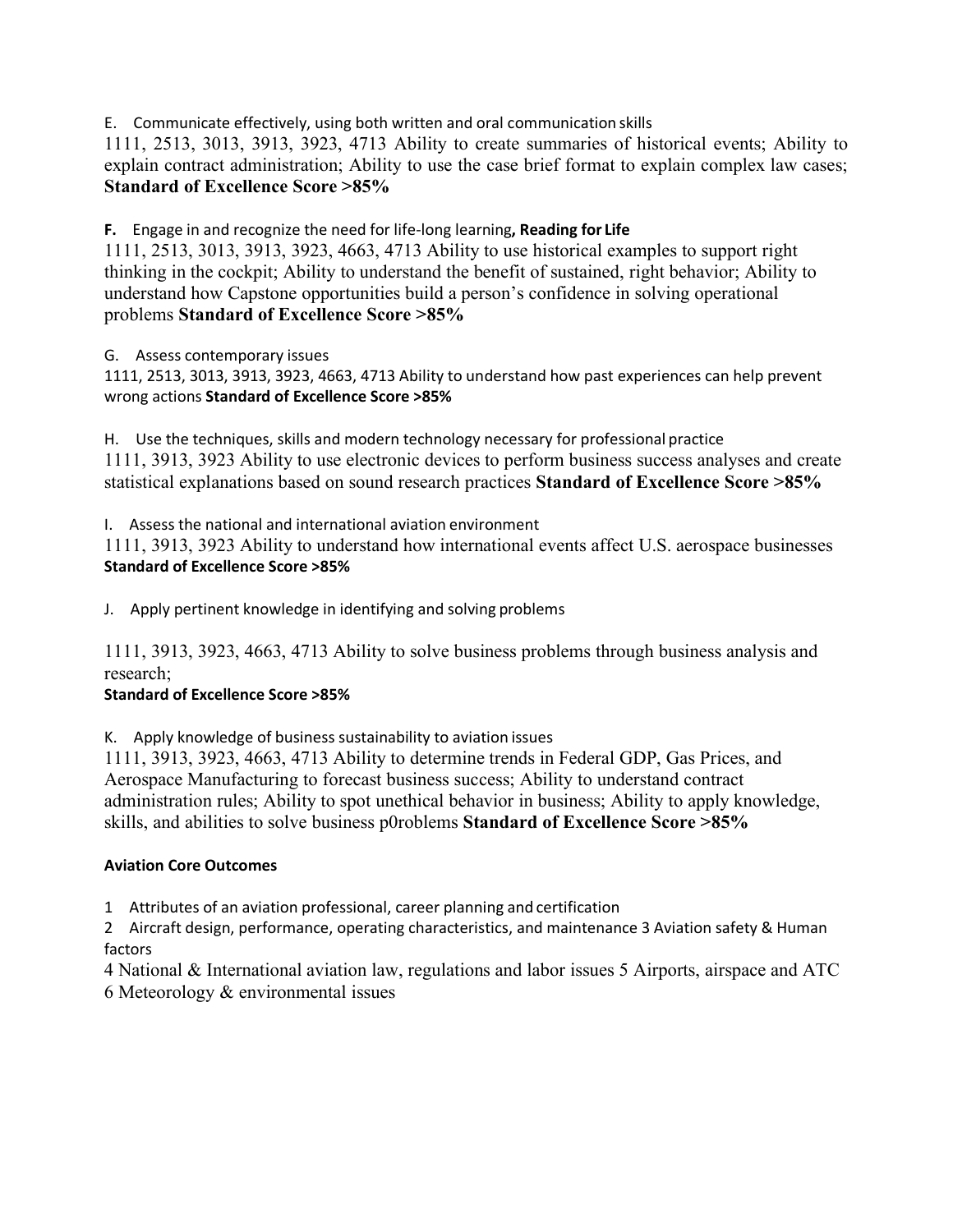# **TYPES OF EMPLOYMENT OF GRADUATES (2019-2020)**

| Airport Management  |   |
|---------------------|---|
| Corporate Aviation  | 3 |
| Military            |   |
| Non-Aviation Fields | 3 |
| No information      | 2 |

| <b>COHORT</b> | <b>4 YEARS/% GRADUATING</b> | <b>6 YEARS/% GRADUATING</b> |
|---------------|-----------------------------|-----------------------------|
| 2009          | 2013 (10%)                  | 2015 (20%)                  |
| 2010          | 2014 (15%)                  | 2016 (15%)                  |
| 2011          | 2015 (24%)                  | 2017 (30%)                  |
| 2012          | 2016 (50%)                  | 2018 (83.3%)                |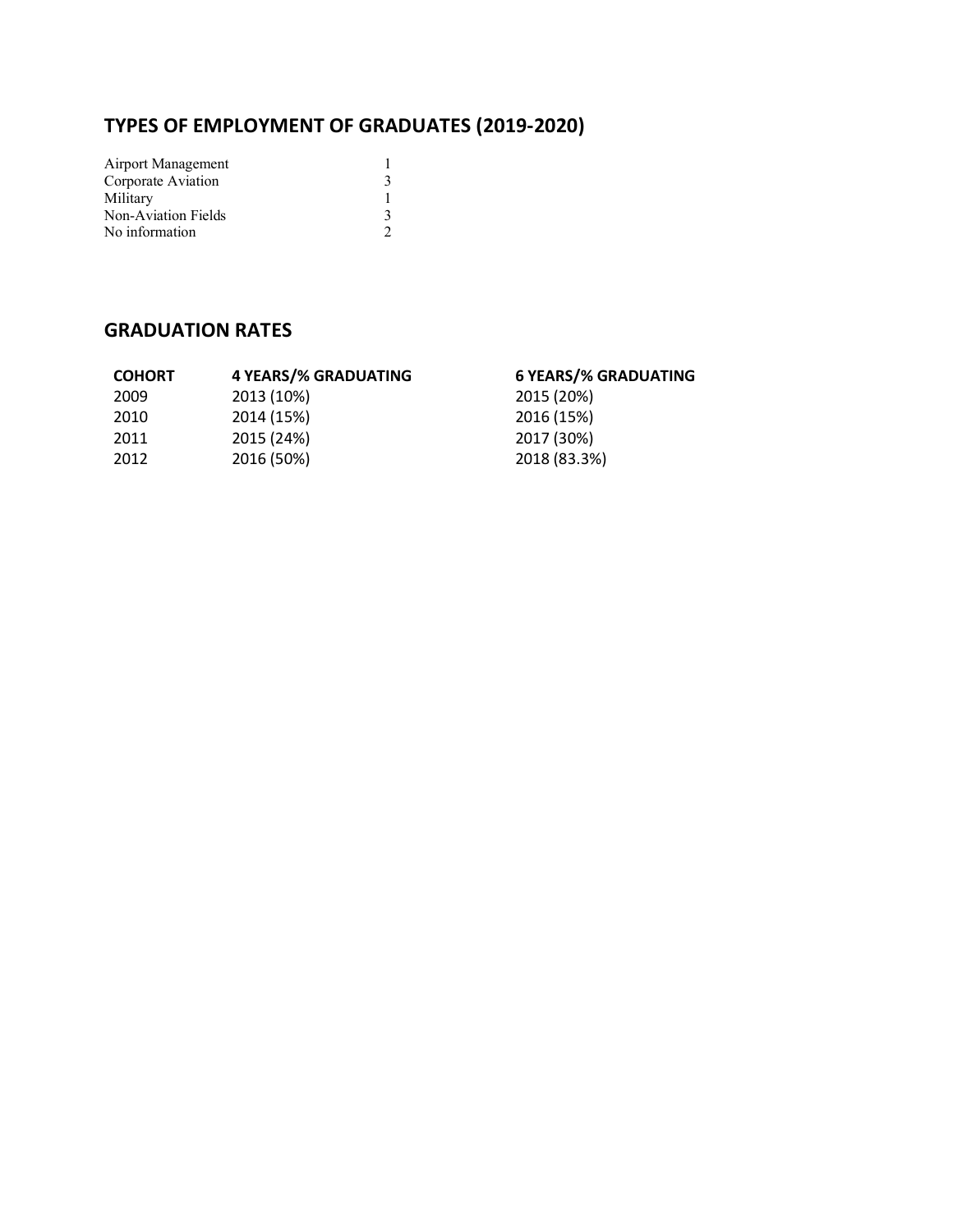



# **SCHOOL OF AVIATION STUDIES AIR TRAFFIC MANAGEMENT OCT 13, 2020 STUDENT ACHIEVEMENT DATA**

For each AABI-accredited aviation program, institutions MUST accurately publish on the program's public website, a report of student achievement data including the following information, updated annually:

# **PROGRAM OBJECTIVES (EDUCATIONAL GOALS)**

The various advisory boards—Faculty/Instructor Advisory Board, External Aviation Advisory Board, Aviation Student Advisory Board—all play an important role in providing input for the educational goals of all aviation programs. These goals are established by the School and are reviewed at least annually by these groups during the Provost's Assessment of Student Learning Outcomes.

ATC1. Graduates will be knowledgeable in all of the FAA air traffic basic learning objectives

ATC2. Foster ethical and responsible behavior within government, industry, and society

ATC3. Provide exposure to practical application in all options of air traffic control

ATC4. Instill an appreciation for diversity and teamwork in the aviation workplace

ATC5. Stimulate the appreciation and importance of lifelong learning

ATC5a. Promote the practice of reading for life

## **PROGRAM ASSESSMENT MEASURES EMPLOYED**

### **Measurements**

Outcomes for the Air Traffic Management Track are measured at the end of each of the air traffic control specific courses by results of pop quizzes, written essays, mid-term and final exams. The fifth and six ATC specific courses also measure student performance in both medium and high fidelity simulation exercises in both radar and non-radar separation and proceduralscenarios.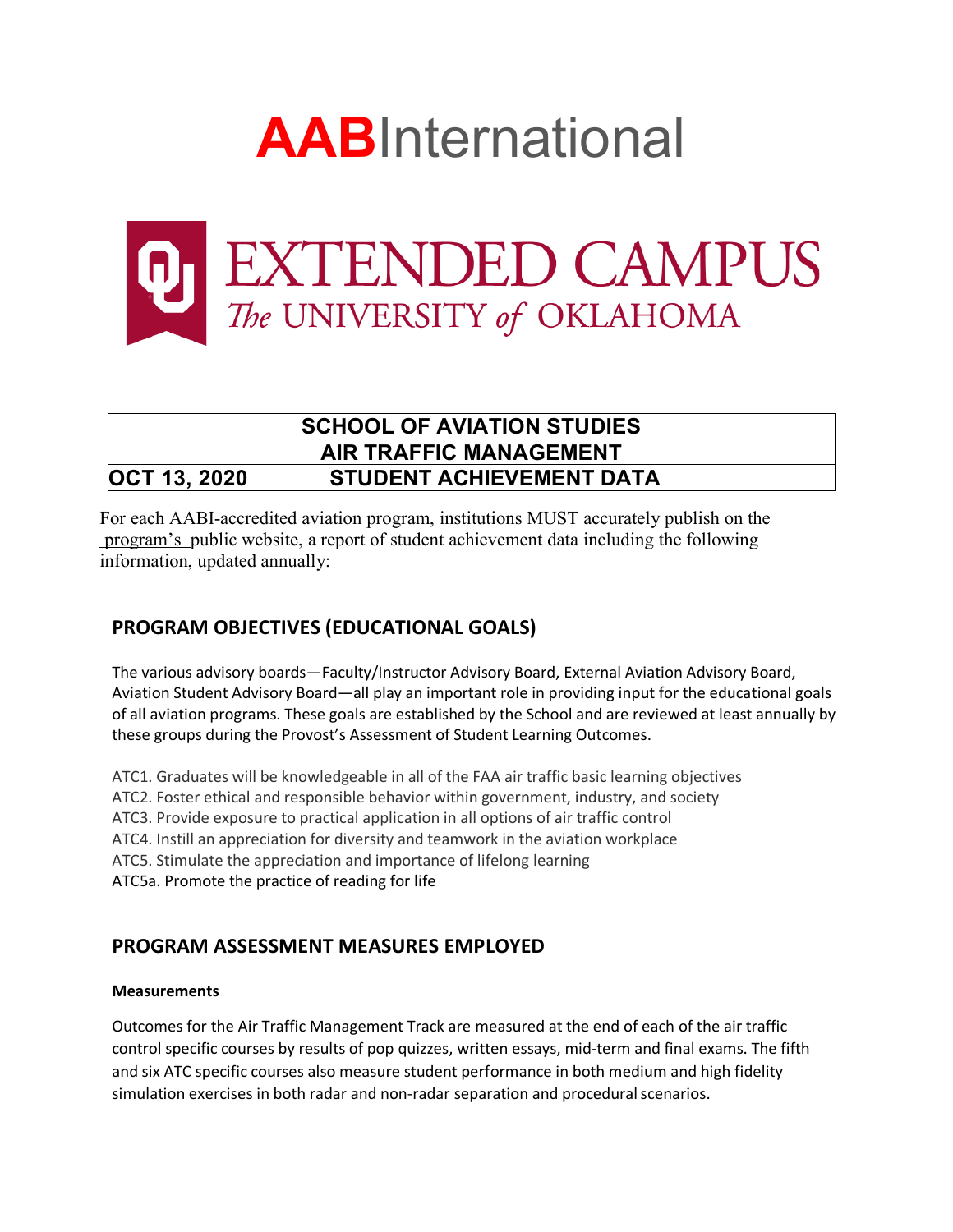#### **Measurements**

Each of the air traffic control specific courses are prerequisite for the succeeding course. The student progress is measured by a comprehensive final exam. The student must obtain a passing grade in each course before he/she is allowed to progress to the next level. These exams are based on the FAA requirements for successful completion of the Air Traffic College Training Initiative program thereby insuring candidacy for an FAA career as an Air Traffic Control Specialist.

#### **Measurements**

The Senior Capstone is the culminating course in the Aviation core curriculum for all Aviation Department degree programs. The course outcomes which are measured via written and oral products include: 1) Reinforces, integrates, extends, and applies the knowledge and skills covered in the University of Oklahoma Aviation, Business and General Education curriculums 2) Develops the additional project management and problem-solving skills needed to complete a project for an Aviation client, and

3) Delivers a useful solution to the Aviation client. Every phase of the course is designed to enable the students to demonstrate a high level of professional performance, appearance, demeanor and courtesy in an actual working Aviation environment. Students receive feedback on their work from the course faculty, faculty appointed team manager, client and also receives peer assessment of written deliverables, oral presentation and ability to function successfully on multi-disciplinary and diverse teams. The course curriculum is able to assess numerous other general and Aviation outcomes.

Additionally, during their senior year, the students' cognitive skills and knowledge is measured by the FAA via their Air Traffic Screening and Training (ATSAT) exam. All Air Traffic Management majors are required to complete the ATC Capstone assessment in two parts: 1) They must complete the FAA Air Traffic Basics written exam with a score of 80%. This exam is a proctored, random selected, scrambled 200 question exam taken from the FAA AT Basics 671 question library. 2) The students must participate in a graded ATC Capstone simulation scenario replicating "A Day in Air Traffic Control". In this environment, the student is allowed to play the role of Enroute controller, Terminal radar controller, Traffic Management specialist, Supervisor, Coordinator, etc.

### **Student Learning Outcomes Measured (SLO Paired with Individual Courses)**

A. Apply mathematics, science, and applied sciences to aviation-related disciplines

1013, 1111, 1213, 2603, 2613, 3213, 4004, 4013, 4023, 4663, 4713 Ability to apply simple math equations to solve problems; Ability to use computer programs to create solutions to problems; Ability to apply science knowledge to better understand issues and dilemmas in aerospace; Ability to create business plans and financial spreadsheets for Capstone projects; **Standard of Excellence Score >85%**

#### B. Analyze and interpret data

1013, 1111, 1213, 2603, 2613, 3213, 4004, 4013, 4023, 4663, 4713 Ability to create legal case briefs by reading and interpreting legal explanations and court rulings; Ability to read and understand weather charts; Ability to determine how to avoid unethical behavior; Ability to create a research project, devise a method, collect data, and interpret data by use of statistical analysis and critical thinking skills ; **Standard of Excellence Score >85%**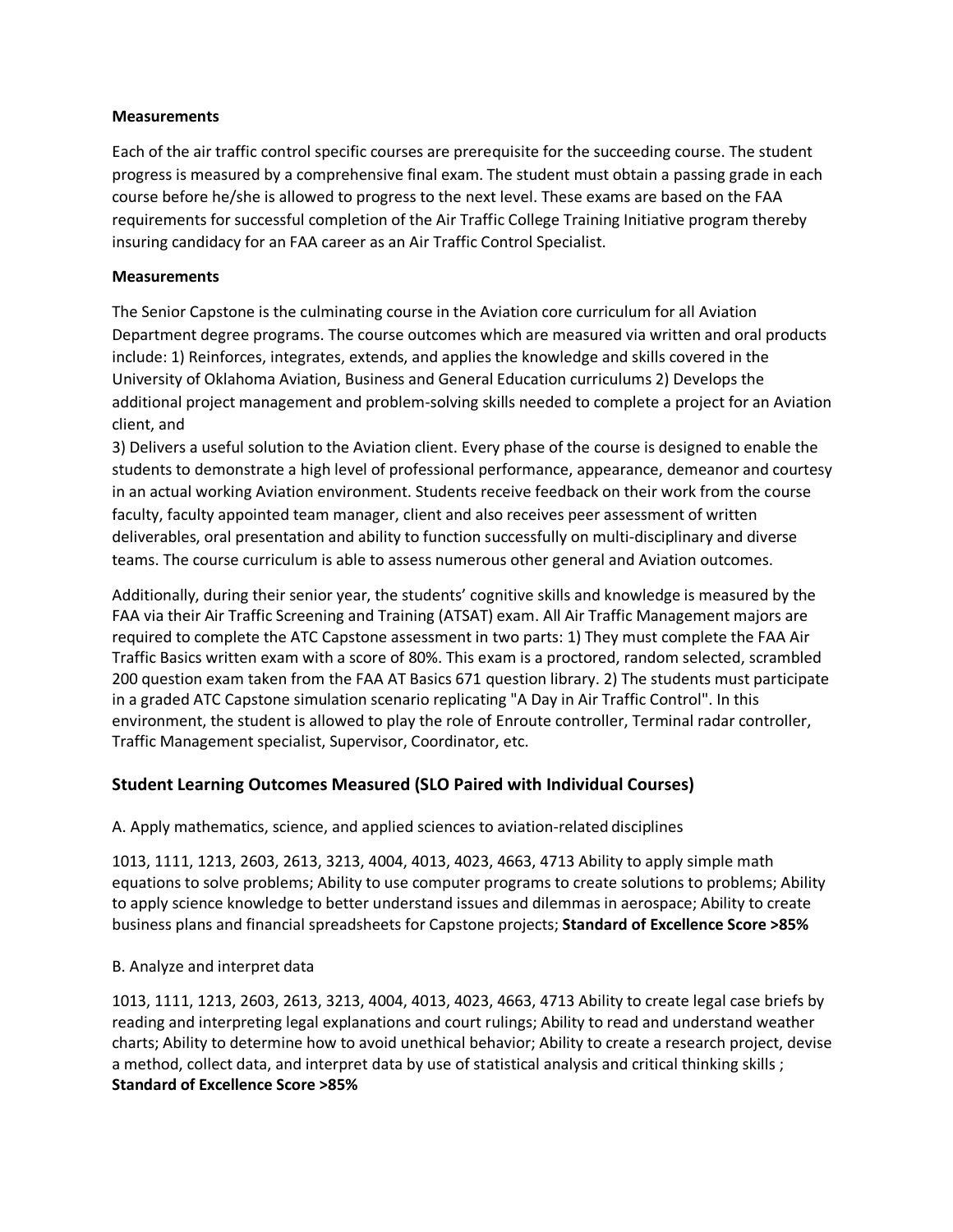C. Work effectively on multi-disciplinary and diverse teams

1013, 1111, 1213, 2613, 3213, 4004, 4013, 4023, 4663, 4713 Ability to lead a group of diverse individuals

D. Make professional and ethical decisions

1013, 1111, 1213, 2613, 3013, 3213, 4004, 4013, 4023, 4663, 4713 Ability to use diplomacy when confronting unethical behavior in the workplace; Ability to protect oneself from wandering into unethical practice

E. Communicate effectively, using both written and oral communication skills

1013, 1111, 1213, 2613, 3013, 3213, 4004, 4013, 4023, 4663, 4713 Ability to clearly present case briefs or give oral reports on complex subjects; Ability to manage projects effectively by use of oral and written communication; Ability to write procedures and rules for business; **Standard of Excellence Score >85%**

**F.** Engage in and recognize the need for life-long learning**, Reading for Life**

1013, 1111, 1213, 2613, 3213, 4004, 4013, 4023, 4663, 4713 Ability to determine how life experiences can make life easier over time; Ability to understand that bad behavior is as present in life as good behavior, and some people don't know the difference; Ability to build competencies in the field of choice

#### G. Assess contemporary issues

1013, 1111, 1213, 2613, 3013, 3213, 4004, 4013, 4023, 4663, 4713 Ability to properly understand the benefits of studying contemporary issues to help develop better ways of doing business; Ability to use lessons learned from contemporary issues to affect change in business practices

H. Use the techniques, skills and modern technology necessary for professional practice

1013, 1111, 1213, 2613, 3213, 4004, 4013, 4023, 4663, 4713 Ability to use technology to more clearly explain complex ideas; Ability to communicate by use of cutting-edge communication devices; **Standard of Excellence Score >85%**

I. Assess the national and international aviation environment

1013, 1111, 1213, 2613, 3213, 4004, 4013, 4023, 4663, 4713 Ability to understand good and bad practices as used by other cultures

J. Apply pertinent knowledge in identifying and solving problems

1013, 1111, 1213, 2613, 3013, 3213, 4004, 4013, 4023, 4663, 4713 Ability to create a purpose that solves problems in business; Ability to apply legal principles to real life situations; **Standard of Excellence Score >85%**

K. Apply knowledge of business sustainability to aviation issues

1013, 1111, 1213, 2613, 3013, 3213, 4004, 4013, 4023, 4663, 4713 Ability to develop business competencies that will enhance business sustainability; Ability to overcome challenges to sustainability in worldwide markets